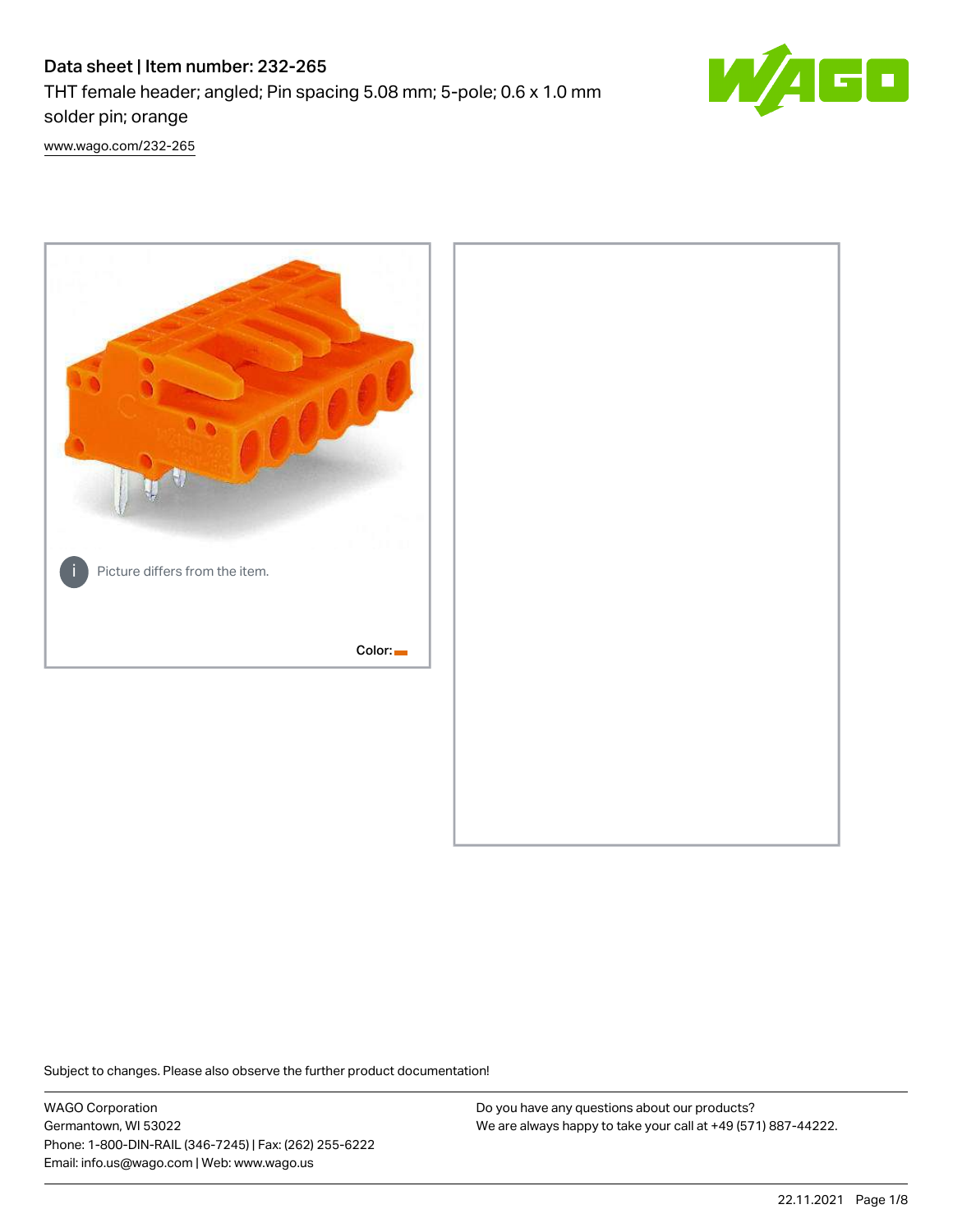

Dimensions in mm

 $L =$  (pole no. x pin spacing) + 1.5 mm

Distance to first solder pin: 2.2 mm

2- to 3-pole female connectors – one latch only

#### Item description

- **Horizontal or vertical PCB mounting via straight or angled solder pins**
- For board-to-board and board-to-wire connections
- $\blacksquare$ Touch-proof PCB outputs
- $\blacksquare$ Easy-to-identify PCB inputs and outputs
- **Now With coding fingers**

Subject to changes. Please also observe the further product documentation!

WAGO Corporation Germantown, WI 53022 Phone: 1-800-DIN-RAIL (346-7245) | Fax: (262) 255-6222 Email: info.us@wago.com | Web: www.wago.us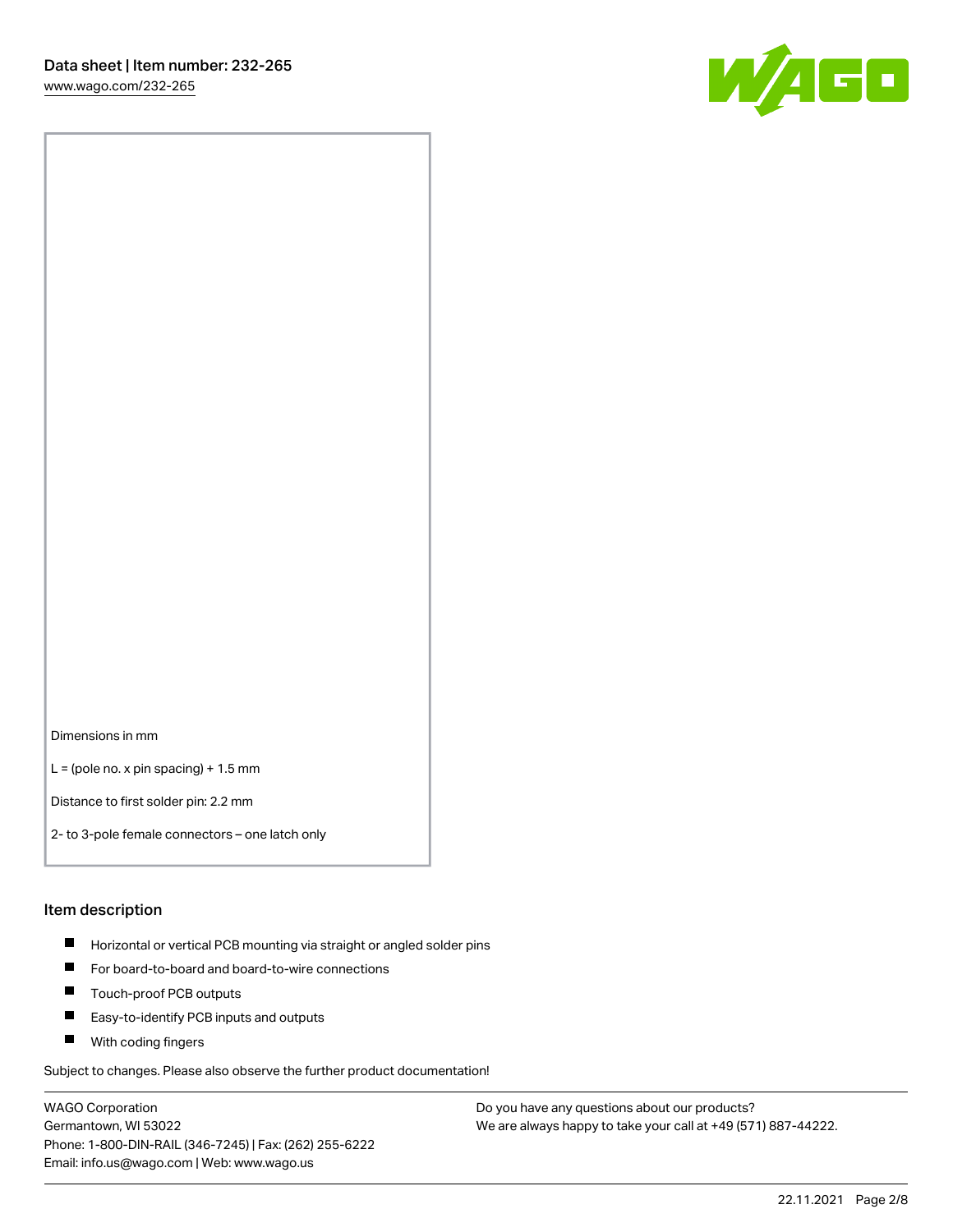

### Data Notes

| Safety information 1 | The <i>MCS – MULTI CONNECTION SYSTEM</i> includes connectors<br>without breaking capacity in accordance with DIN EN 61984. When<br>used as intended, these connectors must not be connected<br>/disconnected when live or under load. The circuit design should<br>ensure header pins, which can be touched, are not live when<br>unmated. |
|----------------------|--------------------------------------------------------------------------------------------------------------------------------------------------------------------------------------------------------------------------------------------------------------------------------------------------------------------------------------------|
| Variants:            | Other pole numbers<br>3.8 mm pin projection for male headers with straight solder pins<br>Gold-plated or partially gold-plated contact surfaces<br>Other versions (or variants) can be requested from WAGO Sales or<br>configured at https://configurator.wago.com/                                                                        |

## Electrical data

### IEC Approvals

| Ratings per                 | IEC/EN 60664-1                                                       |
|-----------------------------|----------------------------------------------------------------------|
| Rated voltage (III / 3)     | 320 V                                                                |
| Rated surge voltage (III/3) | 4 <sub>k</sub> V                                                     |
| Rated voltage (III/2)       | 320 V                                                                |
| Rated surge voltage (III/2) | 4 <sub>k</sub> V                                                     |
| Nominal voltage (II/2)      | 630 V                                                                |
| Rated surge voltage (II/2)  | 4 <sub>k</sub> V                                                     |
| Rated current               | 12A                                                                  |
| Legend (ratings)            | (III / 2) $\triangleq$ Overvoltage category III / Pollution degree 2 |

## UL Approvals

| Approvals per                  | UL 1059 |
|--------------------------------|---------|
| Rated voltage UL (Use Group B) | 300 V   |
| Rated current UL (Use Group B) | 15 A    |
| Rated voltage UL (Use Group D) | 300 V   |
| Rated current UL (Use Group D) | 10 A    |

## Ratings per UL

| Rated voltage UL 1977 | 600 V |
|-----------------------|-------|
| Rated current UL 1977 |       |

Subject to changes. Please also observe the further product documentation!

| <b>WAGO Corporation</b>                                | Do you have any questions about our products?                 |
|--------------------------------------------------------|---------------------------------------------------------------|
| Germantown, WI 53022                                   | We are always happy to take your call at +49 (571) 887-44222. |
| Phone: 1-800-DIN-RAIL (346-7245)   Fax: (262) 255-6222 |                                                               |
| Email: info.us@wago.com   Web: www.wago.us             |                                                               |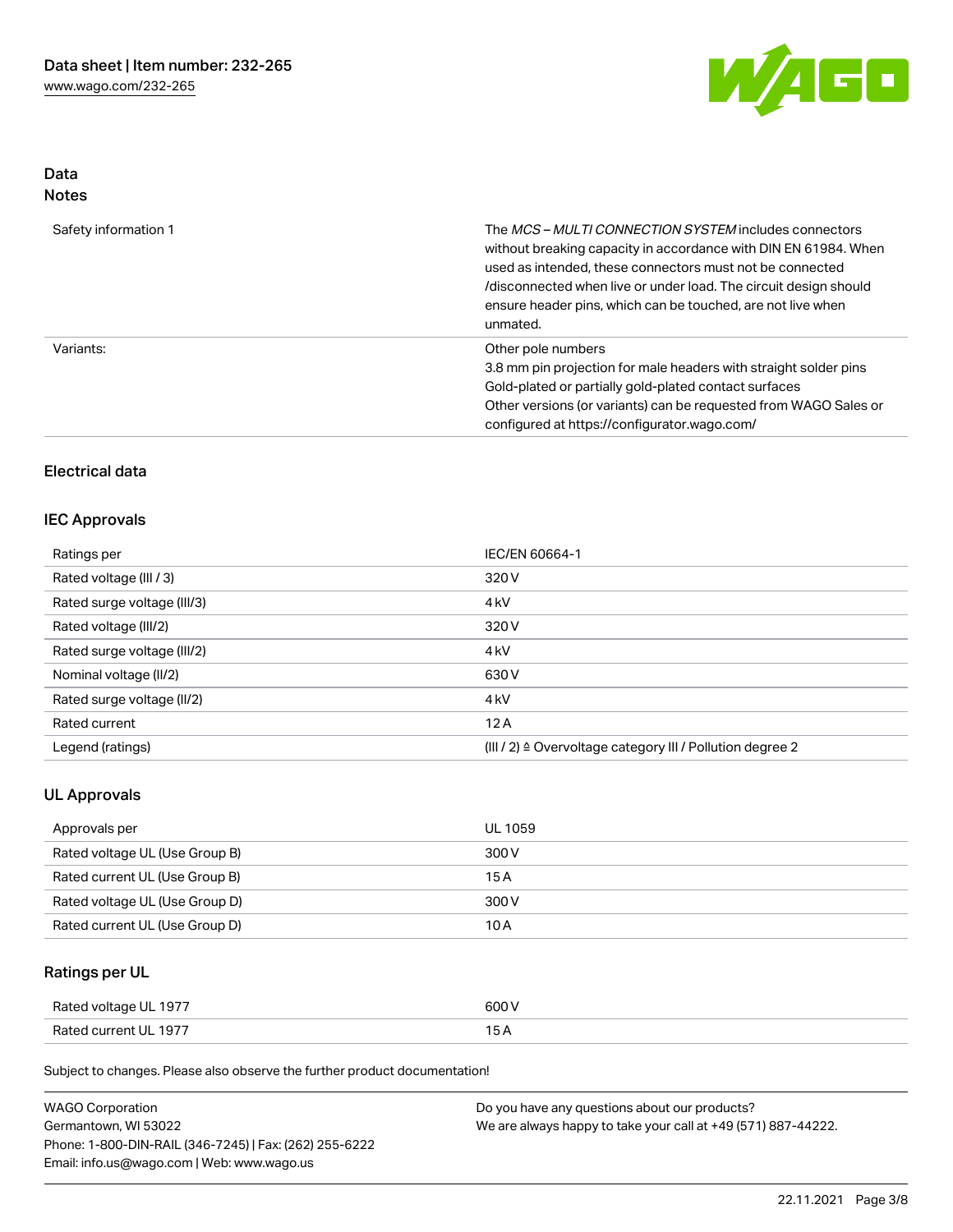

## CSA Approvals

| Approvals per                     | <b>CSA</b>   |
|-----------------------------------|--------------|
| Rated voltage CSA (Use Group B)   | 300 V        |
| Rated current CSA (Use Group B)   | 15A          |
| Rated voltage CSA (Use Group D)   | 300 V        |
| Rated current CSA (Use Group D)   | 10 A         |
| <b>Connection data</b>            |              |
| Total number of connection points | 5            |
|                                   |              |
| Total number of potentials        | 5            |
| Number of connection types        | $\mathbf{1}$ |
| Number of levels                  | 1            |
| <b>Connection 1</b>               |              |

## Physical data

| Pin spacing                          | 5.08 mm / 0.2 inch       |
|--------------------------------------|--------------------------|
| Width                                | 26.9 mm / 1.059 inch     |
| Height                               | 16.6 mm / 0.654 inch     |
| Height from the surface              | 11.6 mm / 0.457 inch     |
| Depth                                | 18.25 mm / 0.719 inch    |
| Solder pin length                    | $5 \,\mathrm{mm}$        |
| Solder pin dimensions                | $0.6 \times 1$ mm        |
| Drilled hole diameter with tolerance | 1.3 <sup>(+0.1)</sup> mm |

## Plug-in connection

| Contact type (pluggable connector) | Female header |
|------------------------------------|---------------|
| Connector (connection type)        | for PCB       |
| Mismating protection               | No            |
| Mating direction to the PCB        | 0°            |
| Locking of plug-in connection      | Without       |

### PCB contact

PCB Contact **THT** 

Subject to changes. Please also observe the further product documentation!

| <b>WAGO Corporation</b>                                | Do you have any questions about our products?                 |
|--------------------------------------------------------|---------------------------------------------------------------|
| Germantown, WI 53022                                   | We are always happy to take your call at +49 (571) 887-44222. |
| Phone: 1-800-DIN-RAIL (346-7245)   Fax: (262) 255-6222 |                                                               |
| Email: info.us@wago.com   Web: www.wago.us             |                                                               |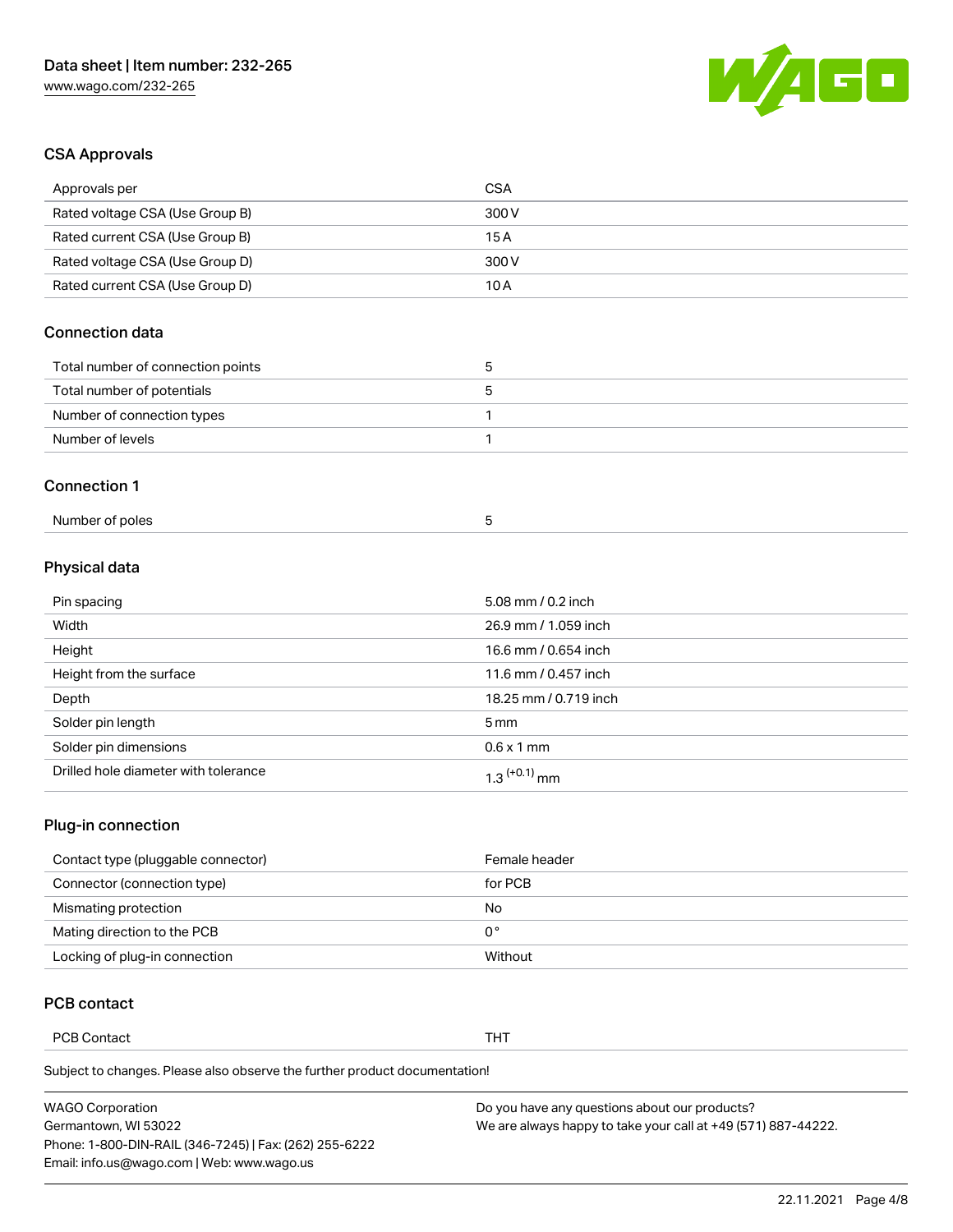[www.wago.com/232-265](http://www.wago.com/232-265)



| Solder pin arrangement              | over the entire female connector (in-line) |
|-------------------------------------|--------------------------------------------|
| Number of solder pins per potential |                                            |

#### Material data

| Color                       | orange           |
|-----------------------------|------------------|
| Material group              |                  |
| Insulation material         | Polyamide (PA66) |
| Flammability class per UL94 | V <sub>0</sub>   |
| Contact material            | Copper alloy     |
| Contact plating             | tin-plated       |
| Fire load                   | 0.075 MJ         |
| Weight                      | 4.4 <sub>g</sub> |

### Environmental requirements

| Limit temperature range | $-60+85 °C$ |
|-------------------------|-------------|
|                         |             |

### Commercial data

| Product Group         | 3 (Multi Conn. System) |
|-----------------------|------------------------|
| PU (SPU)              | 100 Stück              |
| Packaging type        | box                    |
| Country of origin     | DE                     |
| <b>GTIN</b>           | 4044918579476          |
| Customs tariff number | 8536694040             |

#### Approvals / Certificates

#### Country specific Approvals

Phone: 1-800-DIN-RAIL (346-7245) | Fax: (262) 255-6222

Email: info.us@wago.com | Web: www.wago.us

|                                                                                       |                                                                            |                                 | Certificate |
|---------------------------------------------------------------------------------------|----------------------------------------------------------------------------|---------------------------------|-------------|
| Logo                                                                                  | Approval                                                                   | <b>Additional Approval Text</b> | name        |
|                                                                                       | <b>CB</b>                                                                  | IEC 61984                       | NL-39756    |
|                                                                                       | <b>DEKRA Certification B.V.</b>                                            |                                 |             |
|                                                                                       | <b>KEMA/KEUR</b>                                                           | EN 61984                        | 2190761.01  |
| <b>EMA</b>                                                                            | <b>DEKRA Certification B.V.</b>                                            |                                 |             |
|                                                                                       |                                                                            |                                 |             |
|                                                                                       |                                                                            |                                 |             |
| <b>Ship Approvals</b>                                                                 |                                                                            |                                 |             |
|                                                                                       |                                                                            |                                 | Certificate |
| Logo                                                                                  | Approval                                                                   | <b>Additional Approval Text</b> | name        |
|                                                                                       | Subject to changes. Please also observe the further product documentation! |                                 |             |
| <b>WAGO Corporation</b>                                                               | Do you have any questions about our products?                              |                                 |             |
| Germantown, WI 53022<br>We are always happy to take your call at +49 (571) 887-44222. |                                                                            |                                 |             |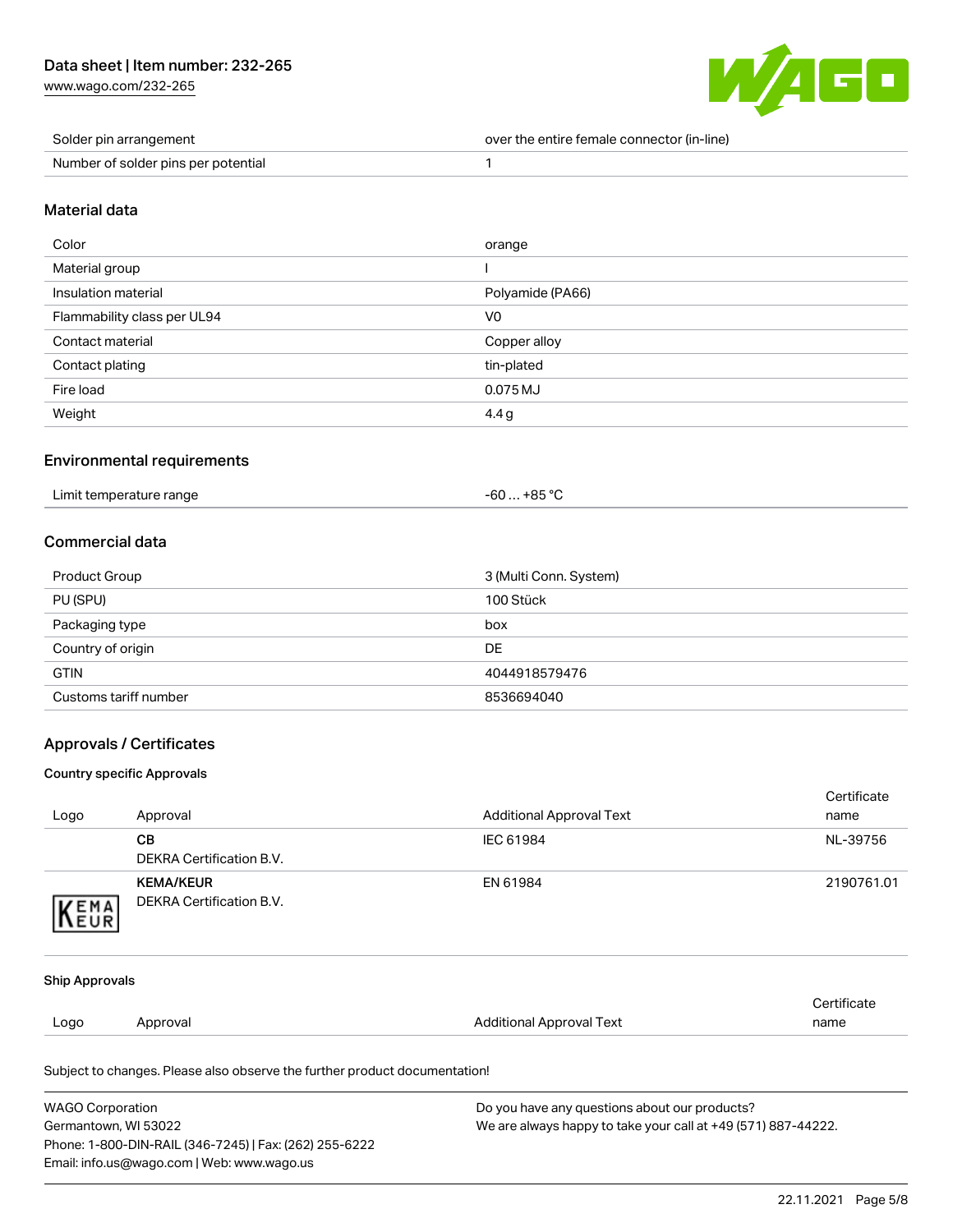### Data sheet | Item number: 232-265 [www.wago.com/232-265](http://www.wago.com/232-265)





| ABS                                                                       | <b>ABS</b><br>American Bureau of Shipping                                                            |                                                                                                                |                      | $19 -$<br>HG15869876-<br><b>PDA</b> |
|---------------------------------------------------------------------------|------------------------------------------------------------------------------------------------------|----------------------------------------------------------------------------------------------------------------|----------------------|-------------------------------------|
|                                                                           | LR<br>Lloyds Register                                                                                | IEC 61984                                                                                                      |                      | 96/20035 (E5)                       |
| <b>UL-Approvals</b>                                                       |                                                                                                      |                                                                                                                |                      |                                     |
| Logo                                                                      | Approval                                                                                             | <b>Additional Approval Text</b>                                                                                |                      | Certificate<br>name                 |
|                                                                           | UL<br>UL International Germany GmbH                                                                  | <b>UL 1977</b>                                                                                                 |                      | E45171                              |
|                                                                           | <b>UR</b><br>Underwriters Laboratories Inc.                                                          | <b>UL 1059</b>                                                                                                 |                      | E45172                              |
| Counterpart                                                               | Item no.231-635<br>Male connector; 5-pole; Pin spacing 5.08 mm; orange                               |                                                                                                                | www.wago.com/231-635 |                                     |
|                                                                           | Item no.231-635/019-000<br>Male connector; 5-pole; Pin spacing 5.08 mm; mounting flange; orange      | www.wago.com/231-635/019-000                                                                                   |                      |                                     |
| <b>Optional accessories</b><br>Testing accessories<br>Testing accessories |                                                                                                      |                                                                                                                |                      |                                     |
|                                                                           | Item no.: 231-661                                                                                    | Test plugs for female connectors; for 5 mm and 5.08 mm pin spacing; 2,50 mm <sup>2</sup> ; light gray          |                      | www.wago.com/231-661                |
| <b>Downloads</b><br>Documentation                                         |                                                                                                      |                                                                                                                |                      |                                     |
| <b>Additional Information</b>                                             |                                                                                                      |                                                                                                                |                      |                                     |
| Technical explanations                                                    |                                                                                                      | 2019 Apr 3                                                                                                     | pdf                  | Download                            |
|                                                                           | Subject to changes. Please also observe the further product documentation!                           |                                                                                                                |                      |                                     |
| <b>WAGO Corporation</b><br>Germantown, WI 53022                           | Phone: 1-800-DIN-RAIL (346-7245)   Fax: (262) 255-6222<br>Email: info.us@wago.com   Web: www.wago.us | Do you have any questions about our products?<br>We are always happy to take your call at +49 (571) 887-44222. |                      |                                     |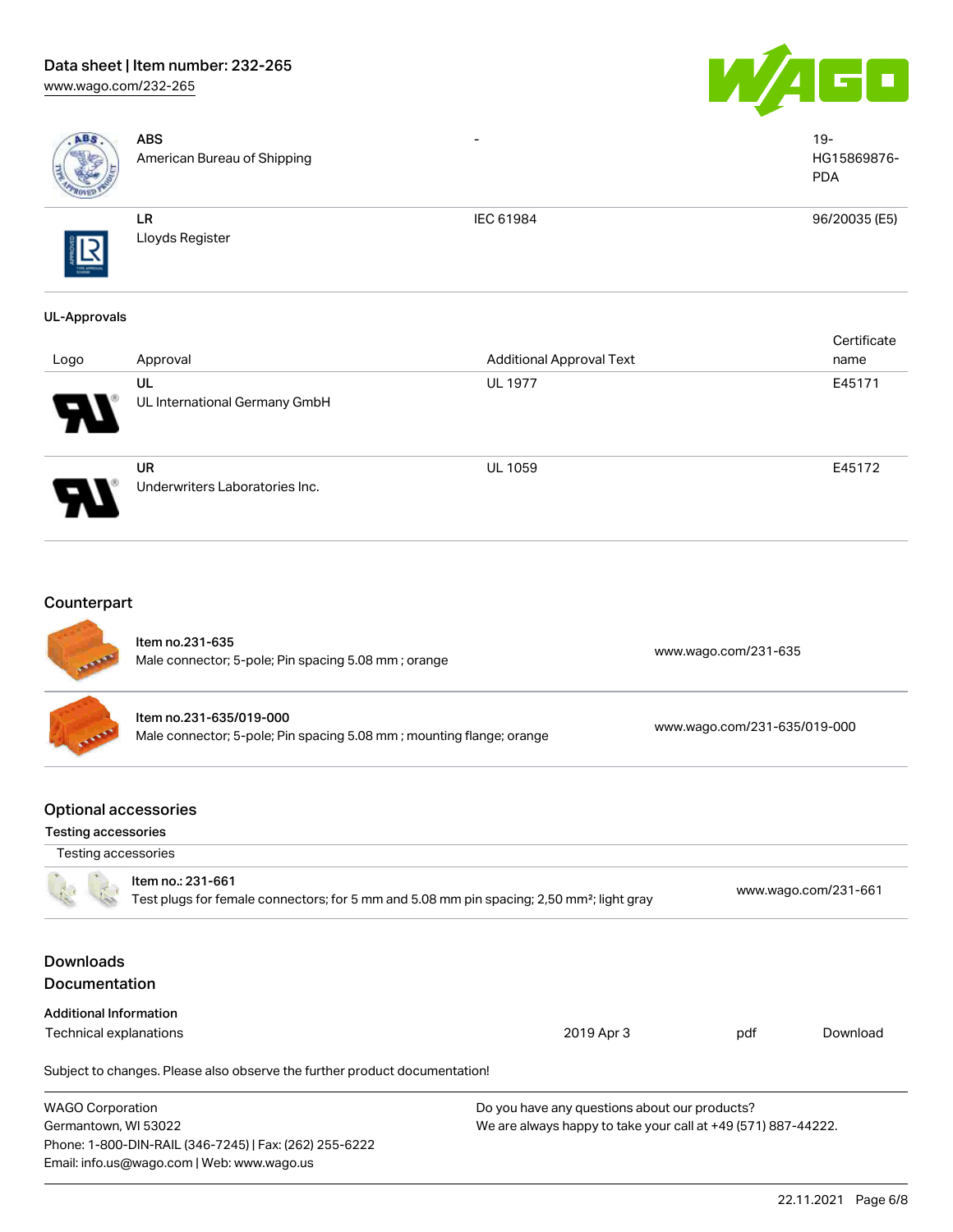

2.0 MB

### CAD files

#### CAE data

| EPLAN Data Portal 232-265                                                                                                                                                                              | URL | Download |
|--------------------------------------------------------------------------------------------------------------------------------------------------------------------------------------------------------|-----|----------|
| ZUKEN Portal 232-265                                                                                                                                                                                   | URL | Download |
| <b>PCB Design</b>                                                                                                                                                                                      |     |          |
| Symbol and Footprint 232-265<br>CAx data for your PCB design, consisting of "schematic symbols and PCB footprints",<br>allow easy integration of the WAGO component into your development environment. | URL | Download |

# Supported formats:

- $\blacksquare$ Accel EDA 14 & 15
- $\blacksquare$ Altium 6 to current version
- $\blacksquare$ Cadence Allegro
- $\blacksquare$ **DesignSpark**
- $\blacksquare$ Eagle Libraries
- $\blacksquare$ KiCad
- $\blacksquare$ Mentor Graphics BoardStation
- $\blacksquare$ Mentor Graphics Design Architect
- $\blacksquare$ Mentor Graphics Design Expedition 99 and 2000
- $\blacksquare$ OrCAD 9.X PCB and Capture
- $\blacksquare$ PADS PowerPCB 3, 3.5, 4.X, and 5.X
- $\blacksquare$ PADS PowerPCB and PowerLogic 3.0
- $\blacksquare$ PCAD 2000, 2001, 2002, 2004, and 2006
- $\blacksquare$ Pulsonix 8.5 or newer
- П **STL**
- $\blacksquare$ 3D STEP
- TARGET 3001!  $\blacksquare$
- $\blacksquare$ View Logic ViewDraw
- $\blacksquare$ Quadcept
- $\blacksquare$ Zuken CadStar 3 and 4
- $\blacksquare$ Zuken CR-5000 and CR-8000

PCB Component Libraries (EDA), PCB CAD Library Ultra Librarian

Subject to changes. Please also observe the further product documentation!